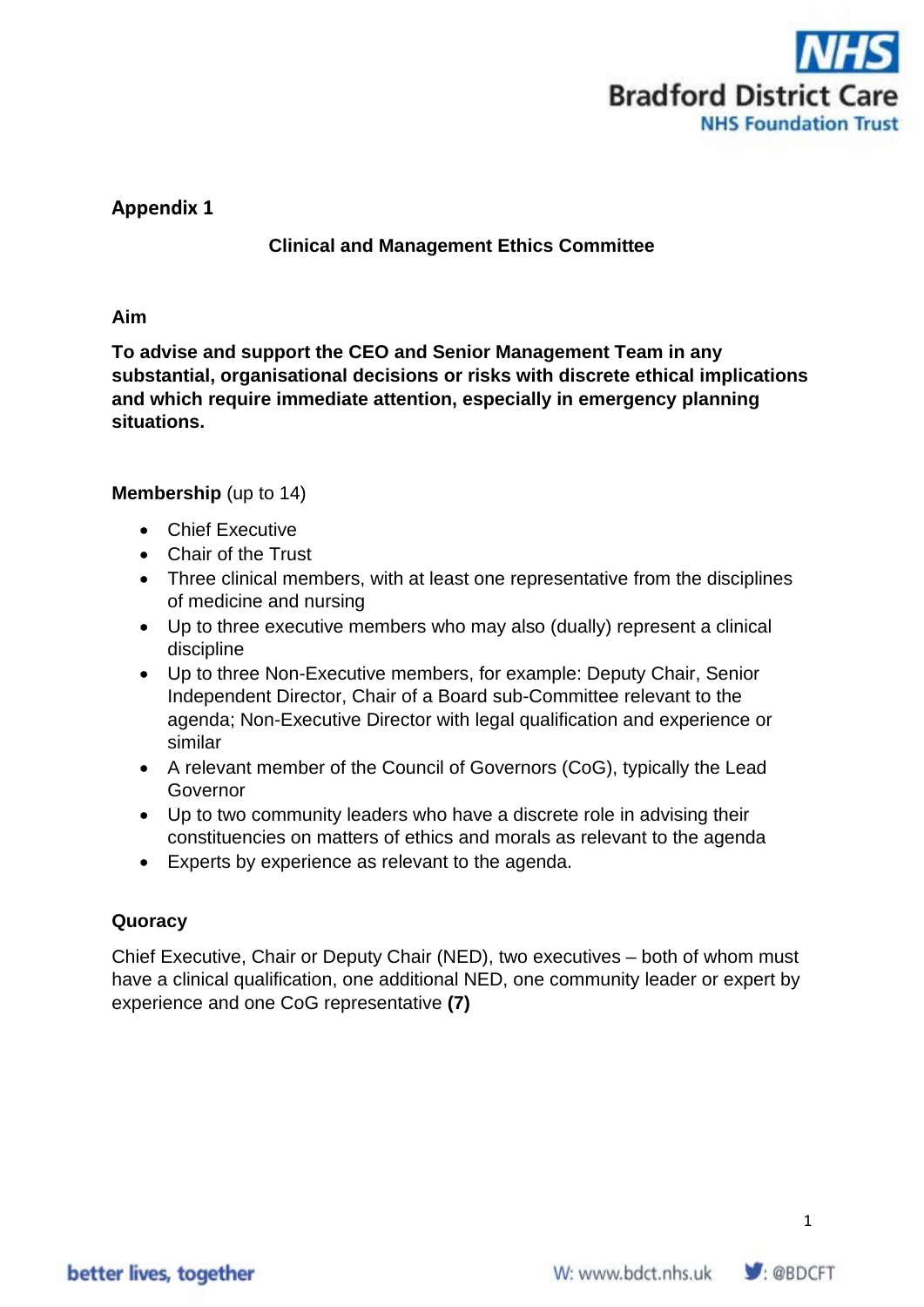

### **Purpose**

**The Committee will have a strictly advisory role, wherever reasonably practical, in exceptional or emergency situations where there are challenges to the Trust's routine operations.** 

**The committee's recommendations will be regularly reported to Trust Board for consideration and ratification via monthly Board meetings or via a virtual time-bound approval process, requiring ratification by the majority of Board members. It is envisaged that the Committee will be time-bound and stood down when not required.**

The Committee will critically and collectively appraise the ethical implications of relevant strategic and operational decisions, and their inherent risks or issues. These decisions, risks or issues may include those related to clinical care and treatment; policy changes; resource management; governance (e.g quality and safety); significant and unexpected events and their consequences, especially in emergency planning situations.

The group will appraise the above ethical implications with reference to:

- the four ethical principles of beneficence, non-maleficence, justice and (patient) autonomy where applicable and/or practicable
- the core values of the trust
- patient-centered care
- compliance with professional, regulatory, legal and other applicable standards
- and using an ethical reasoning process<sup>[1](#page-1-0)</sup>

### **Process**

Each meeting will, unless otherwise determined by the chair, last for two hours maximum and will be open to all Trust Governors to observe.

Meetings will be chaired by any one of the members with at least two years' experience of chairing a health or social care-related committee.

The role of Chair will be rotational to develop member expertise and expedite meetings at short notice, and the Chair will hold an independent role, allowing expert members to debate and make recommendations.

<span id="page-1-0"></span>Minutes will be taken by the Trust's Corporate Secretariat, supported by the Trust Board Secretary and Deputy Trust Board Secretary.



<sup>&</sup>lt;sup>1</sup>employing logic and rational thinking rather than intuition and emotion